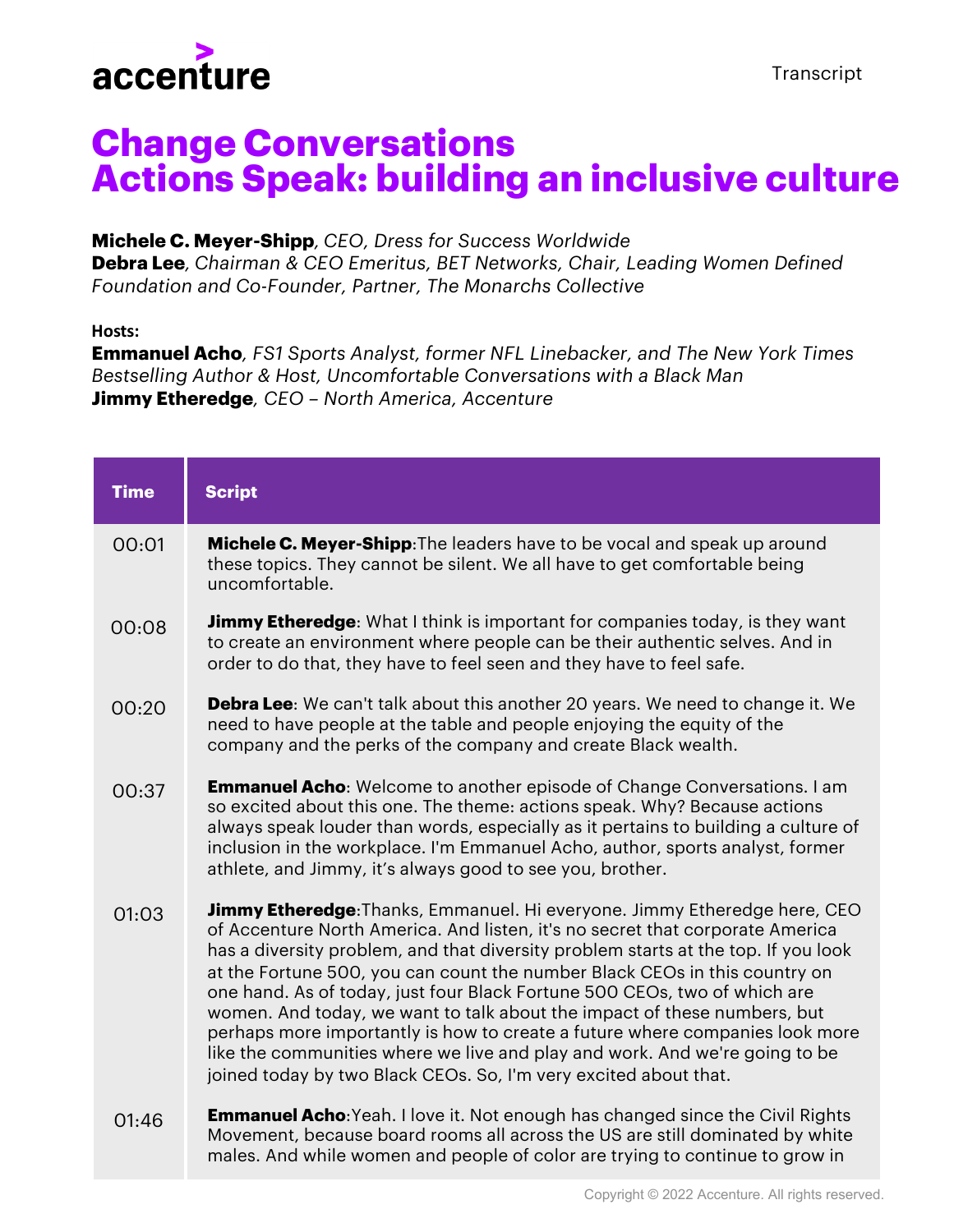

| <b>Time</b> | <b>Script</b>                                                                                                                                                                                                                                                                                                                                                                                                                                                                                                                                                                                                                                                                                                                                                                                                                              |
|-------------|--------------------------------------------------------------------------------------------------------------------------------------------------------------------------------------------------------------------------------------------------------------------------------------------------------------------------------------------------------------------------------------------------------------------------------------------------------------------------------------------------------------------------------------------------------------------------------------------------------------------------------------------------------------------------------------------------------------------------------------------------------------------------------------------------------------------------------------------|
|             | those spaces, they are still vastly underrepresented. MLK said it himself, and he<br>said it best. Change does not roll on the wheels of inevitability, but comes<br>through continuous struggle. And there's still a lot of struggle ahead.                                                                                                                                                                                                                                                                                                                                                                                                                                                                                                                                                                                               |
| 02:14       | <b>Jimmy Etheredge:</b> So, Emmanuel and I are very fortunate to have two guests<br>with us today who have made it their mission to give more people a seat at the<br>table. Michele C. Meyer-Shipp is the CEO of Dress for Success Worldwide, and<br>the former chief people and culture officer of Major League Baseball. She's the<br>first person to hold that position, and at the time, was one of the highest<br>ranking women in the league. And Debra Lee is one of Hollywood's most<br>celebrated executives. She's the chair and CEO emeritus of BET Networks. She's<br>the chair of the Leading Women Defined Foundation, and she's co-founder and<br>partner of the Monarch Collective, which is a consulting firm committed to<br>empowering Black executives. Thank you both for being here.                                |
| 03:06       | Michele C. Meyer-Shipp: Thank you. Happy to be here. Yeah.                                                                                                                                                                                                                                                                                                                                                                                                                                                                                                                                                                                                                                                                                                                                                                                 |
| 03:08       | <b>Debra Lee:</b> Thank you. Great to see both of you.                                                                                                                                                                                                                                                                                                                                                                                                                                                                                                                                                                                                                                                                                                                                                                                     |
| 03:10       | <b>Emmanuel Acho:</b> Likewise. So great to be a part of this wonderful conversation,<br>but let's start at the top. Let's start with the C-suite. Let's start with the decision<br>makers, because talk is so cheap in society right now. Jimmy always talks about,<br>we have to go from optics to outcomes. What do you all think still needs to<br>continue to change to promote a more inclusive and diverse society?<br>Particularly at the top?                                                                                                                                                                                                                                                                                                                                                                                     |
| 03:37       | Michele C. Meyer-Shipp: I'm happy to start. It's interesting. I would say that the<br>conversations that have started over the past two years as we've been dealing<br>with the racial reckoning around the nation and around the world, that<br>conversation must continue. One of the things, Debra, I don't know if you're<br>hearing it, but you know, people are saying that the conversation is starting to<br>wane, or the conversation is starting to dissipate. I think it's really important for<br>leaders to continue to have the candid conversations with their employees, with<br>each other, and continue to raise awareness and discuss the hard topics, and<br>continue to make sure they have a strategic plan to drive diversity, equity and<br>inclusion initiatives, both inside and outside of their organizations. |
| 04:22       | <b>Debra Lee:</b> Michele, I totally agree with you. We've been talking about diversity<br>and inclusion for so long, and then a year and a half ago, when George Floyd<br>was murdered, I think it really made our country and our world see that we still                                                                                                                                                                                                                                                                                                                                                                                                                                                                                                                                                                                |

have a long way to go. And so, one of the things I've committed myself to do, through Monarchs Collective, is try to get more Black folks on corporate boards. And I love the fact that conversation has become more intense. It, again, has been going on for 20 years, but it's become more intense.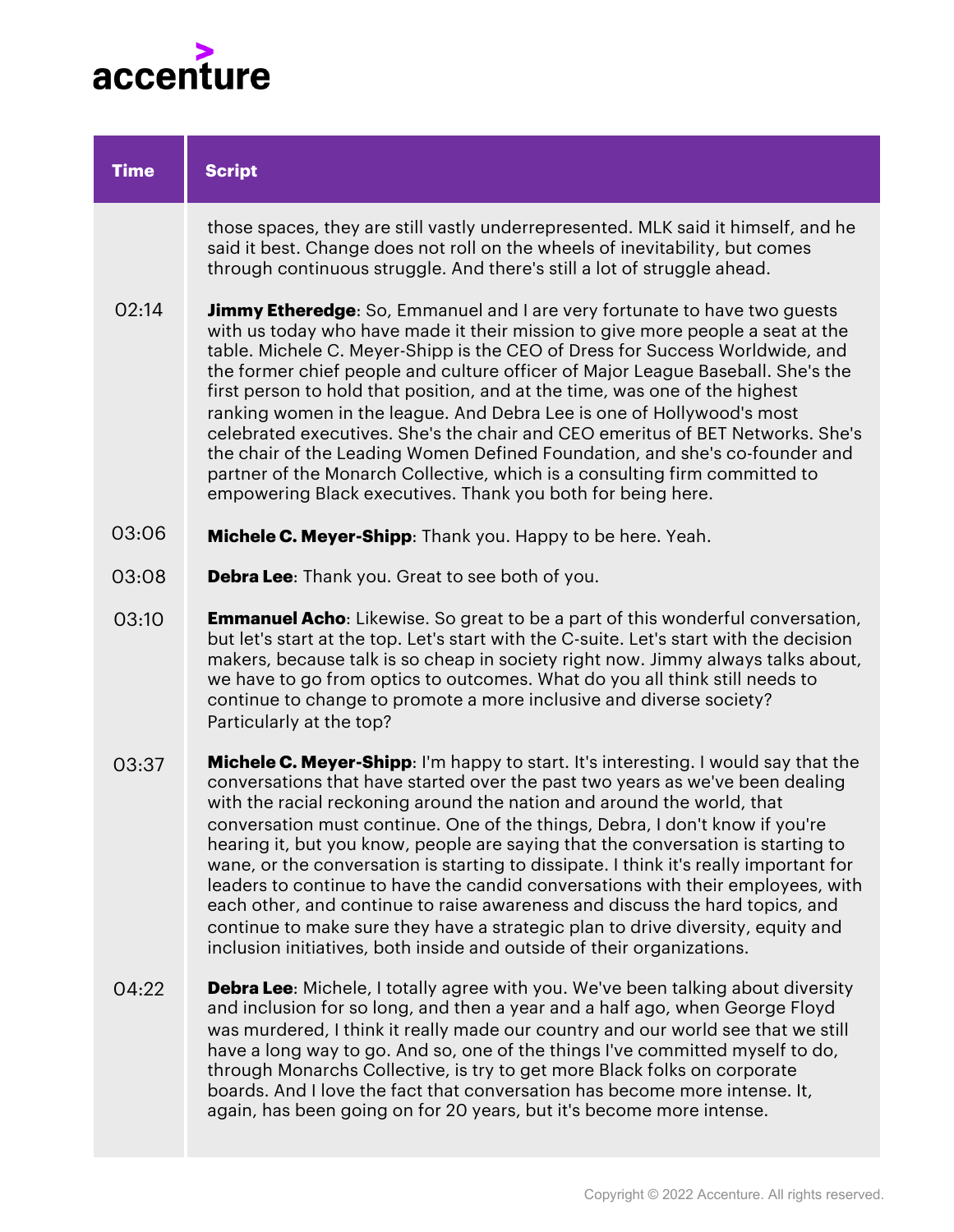

| <b>Time</b> | <b>Script</b>                                                                                                                                                                                                                                                                                                                                                                                                                                                                                                                                                                                                                                                                                                                                                                                                                                                                       |
|-------------|-------------------------------------------------------------------------------------------------------------------------------------------------------------------------------------------------------------------------------------------------------------------------------------------------------------------------------------------------------------------------------------------------------------------------------------------------------------------------------------------------------------------------------------------------------------------------------------------------------------------------------------------------------------------------------------------------------------------------------------------------------------------------------------------------------------------------------------------------------------------------------------|
|             | And then you have California issuing regulations that you have to have a certain<br>number of people of color or women on your board. You have NASDAQ saying<br>you need that to go public. You have Goldman Sachs and BlackRocks saying<br>they won't take companies public unless they have people of color and women.<br>So, there's pressure right now.                                                                                                                                                                                                                                                                                                                                                                                                                                                                                                                         |
|             | I understand completely what you're saying, Michele, about the pressure<br>waning. It's a hard topic to keep up. I've been serving on boards for over 20<br>years, and I've heard race discussed more in the past two years than ever before.<br>And some boards are better at discussing it than others. For some, it's still a very<br>uncomfortable topic. But if you're talking about police brutality, social justice,<br>redlining, all the things our country and our Black community have dealt with<br>over the years, that's unusual for boards to have that conversation, and they<br>don't want to have it every board meeting.                                                                                                                                                                                                                                         |
|             | And after George Floyd's murder, you saw a lot of companies write checks and<br>start programs, focus on diversity or internships. And then the young people<br>said, "Well, what about your boards? We're what about your C-suites? Why aren't<br>there more people of color in your C-suites?" So, I hope the conversation<br>continues and the pressure continues. And I think this next generation is going<br>to keep the drum beat going. At least I hope it is. I mean, too many companies<br>have hidden in the shadows for too long. But now people are saying, "Well, let's<br>look at your board numbers. Let's look at your executives." So, I hope that<br>continues.                                                                                                                                                                                                  |
| 6:46        | <b>Emmanuel Acho:</b> Debra, let me ask you a quick follow up, because you said<br>something that's intriguing to me. Whenever my family and I go to medical<br>missions trips in Nigeria, I'm first generation American. And so, we do a lot of<br>medical work in the villages of Nigeria. And I'll try to recruit people to come with<br>me, but for those that are too intimidated or busy, they'll cut a check. So, let me<br>ask you. What is more important right now for the sake of inclusion and<br>diversity? Is it a check or is it a conversation?                                                                                                                                                                                                                                                                                                                     |
| 7:14        | <b>Debra Lee:</b> Wow, that's a really good question. Checks are always good. I don't<br>think any HBCU, any social justice organization are going to turn down checks.<br>Checks help them do their work. But that's not enough. If you're not looking<br>inward and having the conversation and saying, "Well, what does my senior team<br>look like? When I walk into my senior team meetings, do I have Black executives<br>and Latinx executives and LGBTQ executives and women? And that's as<br>important, and maybe more important, than writing a check. Because I think if<br>you get that part right, those executives and those board members will make<br>sure the check writing continues into the right organization. So, I think, to<br>answer your question, getting the look and feel of the inclusion and diversity at<br>these companies is the most important. |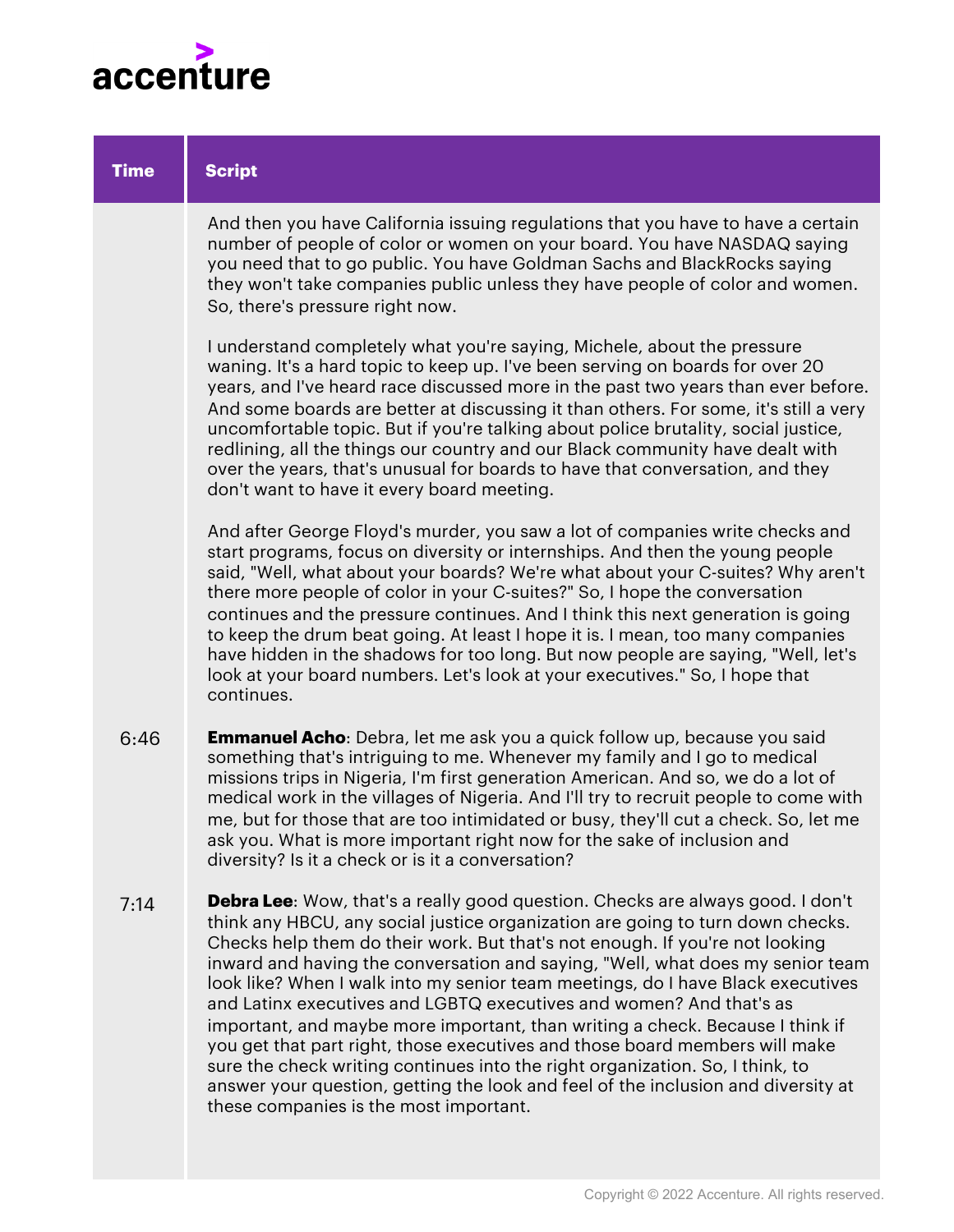

| <b>Time</b> | <b>Script</b>                                                                                                                                                                                                                                                                                                                                                                                                                                                                                                                                                                                                                                                            |
|-------------|--------------------------------------------------------------------------------------------------------------------------------------------------------------------------------------------------------------------------------------------------------------------------------------------------------------------------------------------------------------------------------------------------------------------------------------------------------------------------------------------------------------------------------------------------------------------------------------------------------------------------------------------------------------------------|
| 08:21       | Jimmy Etheredge: Well, I think that's one of the reasons, Emmanuel mentioned<br>that sometimes I'll talk about moving from optics to outcomes. But one of the<br>things I've heard people talk about is diversity is about counting the numbers,<br>but inclusion is about making the numbers count. And we had sent Marshall on<br>an earlier podcast, and I liked her analogy of diversity is being invited to the<br>dance, but inclusion is about really being asked to dance.                                                                                                                                                                                       |
| 08:44       | Michele C. Meyer-Shipp: That's right.                                                                                                                                                                                                                                                                                                                                                                                                                                                                                                                                                                                                                                    |
| 08:45       | Jimmy Etheredge: What do you see in the way of inclusion? I mean, you've got<br>a lot of experience in corporations. What do you see that organizations need to<br>be doing more of, to be more inclusive? Not just making transparent what their<br>numbers are.                                                                                                                                                                                                                                                                                                                                                                                                        |
| 08:59       | Michele C. Meyer-Shipp: So much, actually. I mean, there's a whole list of<br>things, but I'll give you some of the highlights that speak to me, and that I've<br>seen resoundingly across every organization I've touched. And that is one, the<br>leaders have to be vocal and speak up around these topics. They cannot be<br>silent. So, when I think about the different organizations that I've been in, and<br>there's been a tragedy or a murder or a killing, the buzz on the CDO circuit is,<br>"Uh-oh, is your CEO going to say something? Is your CEO going to say<br>something? Oh, mine is afraid to speak." "Oh, well maybe yours should speak<br>first." |
|             | Everyone needs to speak. The leaders need to speak up. Silence suggests that<br>we don't care. So, speaking up is critical. And then the second thing is that<br>leaders inside of the organizations need to create spaces for, and Emmanuel, I<br>know you've set this up and you've done a lot of this, hosting courageous<br>conversations, right? We have to host courageous conversations across<br>difference, and our leaders have to be a part of those conversations.                                                                                                                                                                                           |
|             | So, our friend, Tim Ryan, who started CEO Action many years ago, I mean, I was<br>involved in that launch. And that was one of the best things that happened for<br>corporate America. The companies that signed up for CEO Action and hosted<br>the days of understanding, that made it so much easier for us when these<br>tragedies and these horrific things happened. We had already been having                                                                                                                                                                                                                                                                    |

Because one of the other things that happens is a lot of times you get a CEO who gets it, but his or her leadership team, or some members of that leadership team, don't get it. They don't feel comfortable. They don't know what to say. They say nothing, or they say the wrong thing. So, it really is important that leaders are educated and given support, and tools, on how to have these conversations. It starts from the top, and it has to trickle all the way down.

courageous conversations. So, it wasn't new to us to bring together a group of employees with the CEO and say, "Okay, we need to talk about this. This has

happened." So, having those conversations, educating leaders.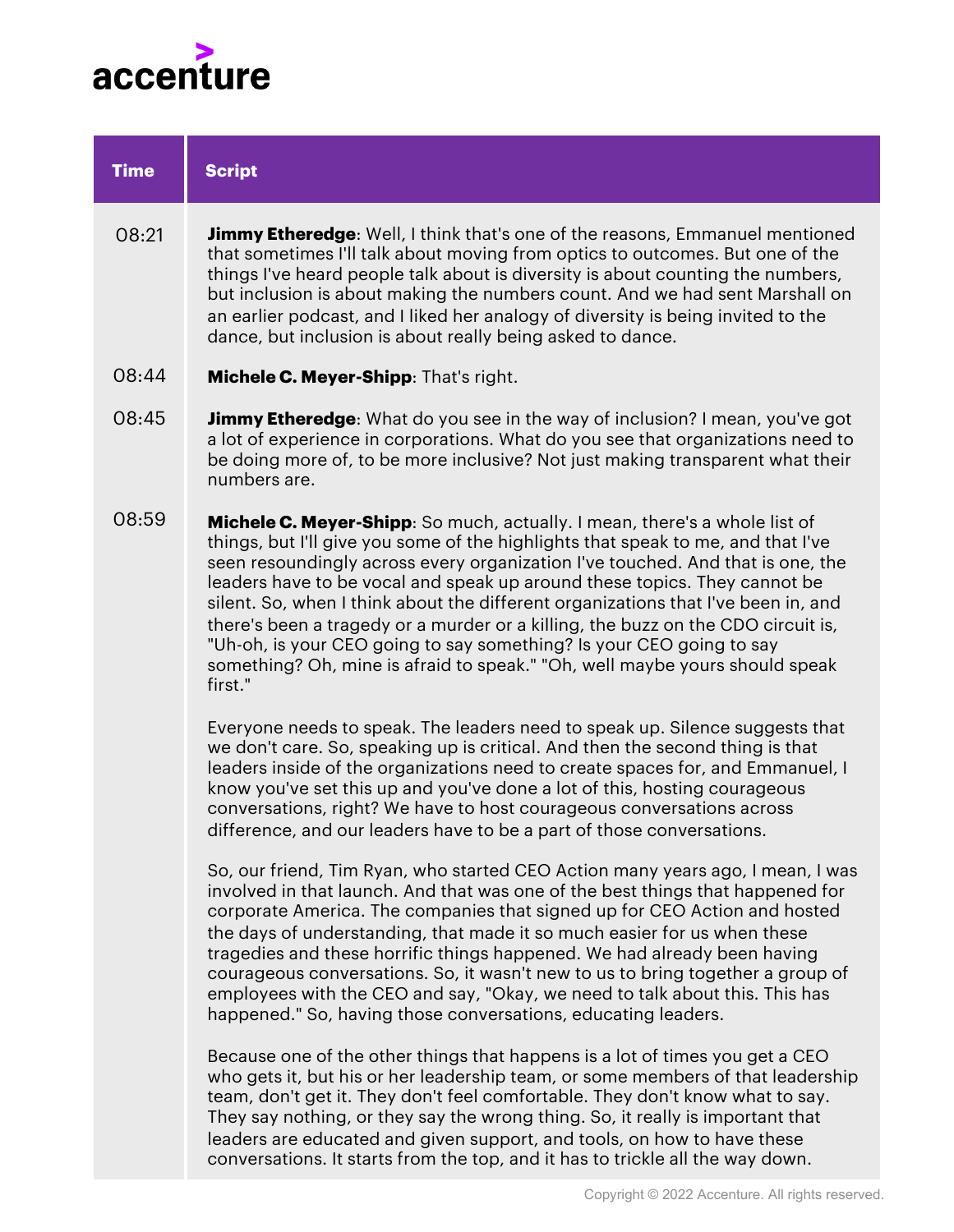

| <b>Time</b> | <b>Script</b>                                                                                                                                                                                                                                                                                                                                                                                                                                                                                                                                                                                                                                                                                                                                                                                                                                                                                                                                                                                                        |
|-------------|----------------------------------------------------------------------------------------------------------------------------------------------------------------------------------------------------------------------------------------------------------------------------------------------------------------------------------------------------------------------------------------------------------------------------------------------------------------------------------------------------------------------------------------------------------------------------------------------------------------------------------------------------------------------------------------------------------------------------------------------------------------------------------------------------------------------------------------------------------------------------------------------------------------------------------------------------------------------------------------------------------------------|
|             | The bottom line is the leaders role model inclusive behaviors. They pass it down<br>and they pass it to a friend and so forth and so forth and so on, and it continues.<br>I think the key phrase that I like to use with everyone who works in any<br>organization is we all have to get comfortable being uncomfortable, having<br>courageous conversations across difference, having conversations about what<br>helps us all thrive, so that we can do it together as a collective.                                                                                                                                                                                                                                                                                                                                                                                                                                                                                                                              |
|             | I love the word courage and going back to the initial question on creating that<br>inclusive environment, one of the things I don't want to forget to mention is it's<br>incredibly important that organizations ask their people what they need to feel<br>engaged and included, because we don't know what we don't know about one<br>another's experience, and the leaders at the top are not experiencing the day to<br>day of the line employee. So, I am a huge fan of employee engagement surveys<br>in many different formats, focus groups, things of that nature, because your<br>employees will see things and experience things that you may not appreciate.<br>We have to get comfortable being uncomfortable. We have to have<br>conversations across the organization, from leadership all the way down to an<br>individual contributor, so that everyone is able to share their insights on what<br>makes the workplace inclusive for them, and then we work together to create<br>that environment. |
| 12:19       | <b>Emmanuel Acho:</b> Jimmy, I want to come to you for a second because Michele<br>and Debra, you also eloquently speak on the fact that you shouldn't be afraid of<br>saying the wrong thing. But with the NFL billion dollar owners that I've talked to<br>over the last year and a half, the fact of the matter is, they are. That's just the<br>reality of the situation. I think they take the old standardized testing model,<br>where you are better off giving a non-answer than a wrong answer, if you all<br>remember the old SAT. Jimmy, why didn't you have that of saying the wrong<br>thing, as the resident white man? Can you just speak quickly to your lack of fear<br>and just making sure you spoke?                                                                                                                                                                                                                                                                                             |
| 13:05       | <b>Jimmy Etheredge:</b> Well, the fear is there. There's always the fear of saying the<br>wrong thing and offending someone. But what has helped me is, first of all, I<br>have a lot of friends, good friends, that don't look like me. So, I have people that<br>I can ask, "How does this sound to you? Am I missing something here?" And that<br>gives me some of that courage.                                                                                                                                                                                                                                                                                                                                                                                                                                                                                                                                                                                                                                  |
|             | And as Michele said, I've always been a fan of awkward conversations. If I'm<br>having a challenge with a project, the quickest way to fix things is to have those<br>awkward conversations. And so, what I think is important for companies today<br>is they want to create an environment where people can be their authentic                                                                                                                                                                                                                                                                                                                                                                                                                                                                                                                                                                                                                                                                                      |

It really struck me a day or two after the George Floyd murder. I had an employee that I was on a call with, and afterwards, she asked to have a quick

selves. And in order to do that, they have to feel seen, and they have to feel

safe. That's where the part of silence is an issue.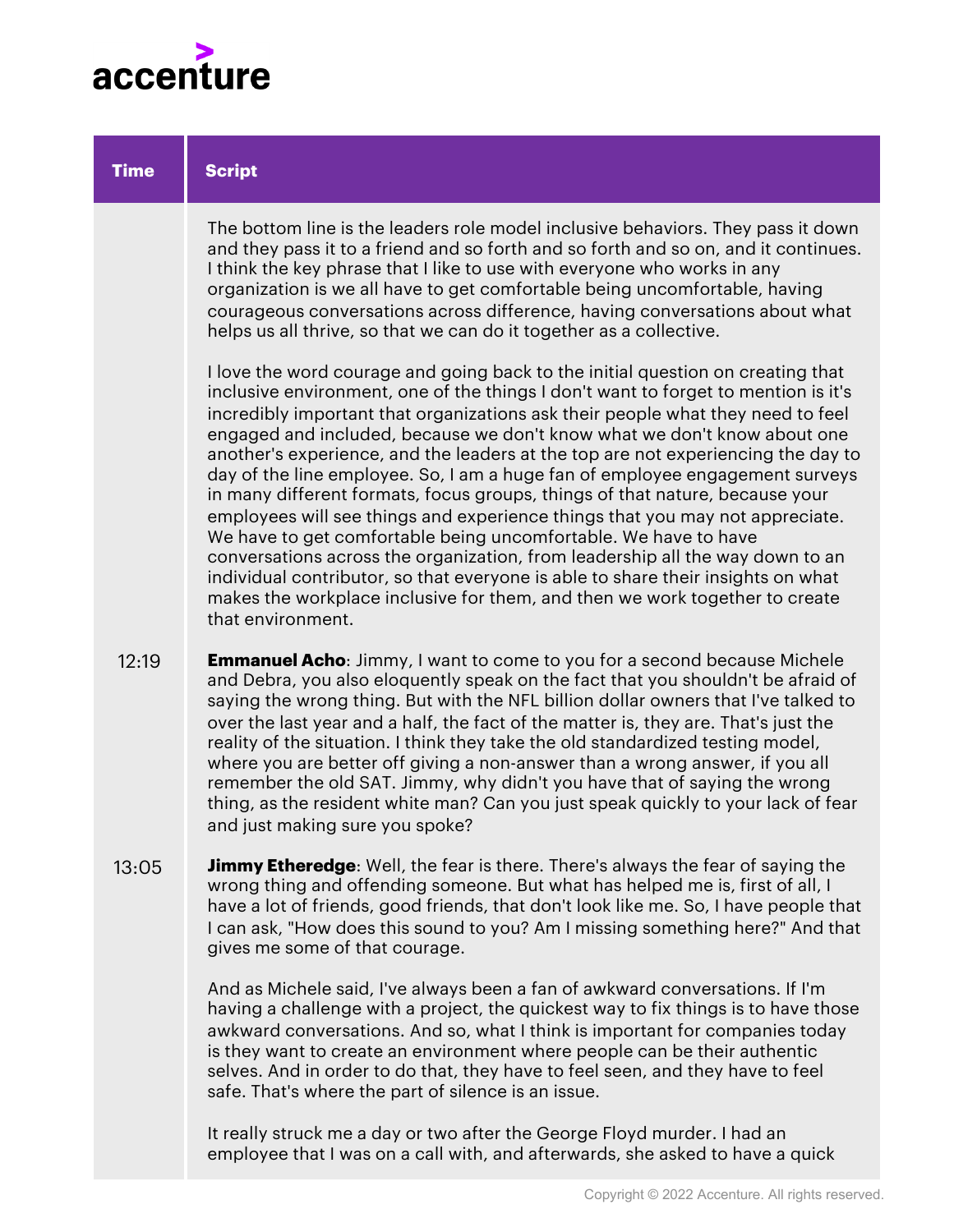

| <b>Time</b> | <b>Script</b>                                                                                                                                                                                                                                                                                                                                                                                                                                                                                                                                                                                                                                                                                                                                                                                                                       |
|-------------|-------------------------------------------------------------------------------------------------------------------------------------------------------------------------------------------------------------------------------------------------------------------------------------------------------------------------------------------------------------------------------------------------------------------------------------------------------------------------------------------------------------------------------------------------------------------------------------------------------------------------------------------------------------------------------------------------------------------------------------------------------------------------------------------------------------------------------------|
|             | chat and she's like, "No one is talking about this at work and it makes me feel so<br>uncomfortable. Like, how can we not talk about it?" And I do think it's hard<br>because a lot of corporate leaders have been through plenty of HR training on<br>how to be very careful about what you do. But the thing that I think goes<br>alongside with courage, that Michelle mentions, is grace. I try to extend grace<br>to others. I try to meet them where they are, and I do my best to assume they're<br>going to do the same with me. So, there's going to be sometimes that I might<br>not use the right term and candidly, that's why I like doing this podcast,<br>because I think it enables us to talk about and ask questions that other people<br>are still getting the courage to engage in, and they can see it's okay. |
| 15:01       | <b>Emmanuel Acho:</b> I appreciate you sharing that. Michele, let me go back to you.<br>If you could give one or two actions that an organization could take to build an<br>inclusive culture, what would they be?                                                                                                                                                                                                                                                                                                                                                                                                                                                                                                                                                                                                                  |
| 15:14       | Michele C. Meyer-Shipp: One is, we have to all become more self-aware. We<br>have to educate ourselves about the issues of the day and find people we can<br>talk to, to bounce things off of. Like Jimmy, like you just said, you have friends<br>you can run things by, ask questions of, read books, watch movies, get in<br>dialogue. It's really important that we all become self aware because we don't<br>know what we don't know about one another's experience. And we don't know<br>what we don't know about one another's history. So, we have to know our facts<br>and educate ourselves.                                                                                                                                                                                                                              |
|             | And some of that, our leaders in our organizations can help us do by bringing<br>education and podcasts like this into our organization, but some of it is on us to<br>do on our own. I think the next thing is we have to facilitate spaces in our<br>organizations to have these conversations. Jimmy, I love what you said. I jotted<br>it down. Being seen and safe. If we can create spaces for our employees to be<br>seen and safe and heard, I think it makes all the difference in the world. And<br>giving grace is incredibly important because we're never going to always get<br>this right, but we have to give each other grace, be compassionate, get<br>comfortable being uncomfortable. And we will get there.                                                                                                    |
| 16:27       | <b>Debra Lee</b> : To follow on to what Michele said, we have to learn how to disagree<br>in a graceful manner. I don't want to leave this discussion with folks feeling like<br>we all have to have the same views on issues. That's not the case at all. But we<br>have to learn how to disagree and not come out of that disliking each other or<br>holding grudges. We have to learn to speak up when someone says something<br>that's just not right.                                                                                                                                                                                                                                                                                                                                                                          |
|             | I'm on a board, and we were talking about racial equality, and one of the white                                                                                                                                                                                                                                                                                                                                                                                                                                                                                                                                                                                                                                                                                                                                                     |

members of the board said, "I don't see color." He thought he was being very liberal with that statement and very inclusive. And I said to him, "You have to see color. How do you respect our differences? How do you respect our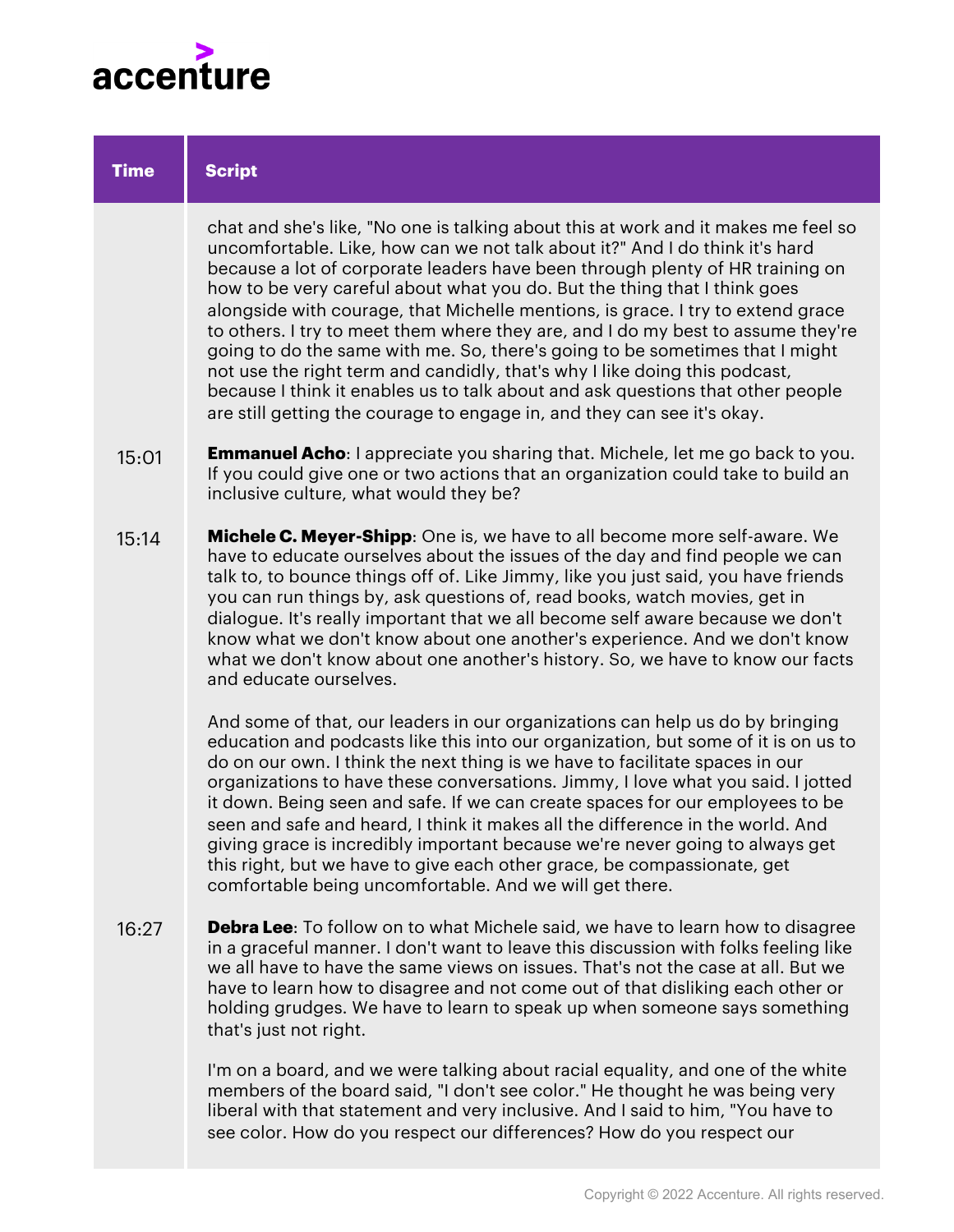

| <b>Time</b> | <b>Script</b>                                                                                                                                                                                                                                                                                                                                                                                                                                                                   |
|-------------|---------------------------------------------------------------------------------------------------------------------------------------------------------------------------------------------------------------------------------------------------------------------------------------------------------------------------------------------------------------------------------------------------------------------------------------------------------------------------------|
|             | different backgrounds? Everyone sees color, so to say something like that is just<br>putting your head in the sand and trying to give off image that you shouldn't be<br>trying to do."                                                                                                                                                                                                                                                                                         |
|             | The other thing I would say is hire, hire, hire. Let's stop talking about it. Or<br>appoint, appoint, appoint. Find the board members, put them on the board.<br>Find the executives, hire them. Set goals. Not quotas, but goals. Say you want<br>the board to be 50% women in 2025, or you want 1/3 of the board to be people<br>of color or half of the board. I mean, we really have to shake things up. And the<br>way to do that is bringing these people into companies. |
|             | So, we have to talk about these issues. We have to bring people into the<br>company, and we have to hold executives and CEOs accountable. We can't talk<br>about this another 20 years. We need to change it. We need to have people at<br>the table and people enjoying the equity of the company, and the perks of the<br>company, and create Black wealth.                                                                                                                   |
|             | Mentoring is usually the answer. I think people run away from the word mentor,<br>because it sounds like it takes a lot of time. You can befriend someone who<br>doesn't look like you. You can take someone out to lunch who doesn't look like<br>you, on a regular basis. Just say, "I'm going to do this. I'm going to get a group<br>of diverse executives together, get to know the people at the company, and be<br>sure to bring more diverse people into the company."  |
| 19:10       | <b>Emmanuel Acho:</b> I love that. I love that. I kind of stamped that thought with, we<br>have to be able to disagree, but there are some things we can't disagree on, like<br>human life.                                                                                                                                                                                                                                                                                     |
| 19:18       | Debra Lee: Right.                                                                                                                                                                                                                                                                                                                                                                                                                                                               |
| 19:18       | <b>Emmanuel Acho:</b> And the value of human life. Because oftentimes, especially in<br>this day and age, when we talk about disagreement, people will be like, "Well,<br>let's just agree to disagree. Like George Floyd shouldn't have been there in the<br>first place." I've had so many of those conversation and it's like, "No, no, no. We<br>can disagree whether or not pineapple should be on pizza. We can't disagree<br>about the value of a human life."           |
| 19:38       | Debra Lee: Right.                                                                                                                                                                                                                                                                                                                                                                                                                                                               |
| 19:40       | <b>Emmanuel Acho:</b> So, Debra, thank you so much for joining us. Michele, thank<br>you so much for joining us. This was so enlightening, as always.                                                                                                                                                                                                                                                                                                                           |

**Jimmy Etheredge**: Emmanuel, Debra's comment that we have to learn how to disagree in a graceful manner and not come out of conversations disliking each other or holding grudges, that really stood out for me. What went through your mind when she was talking about that? 19:50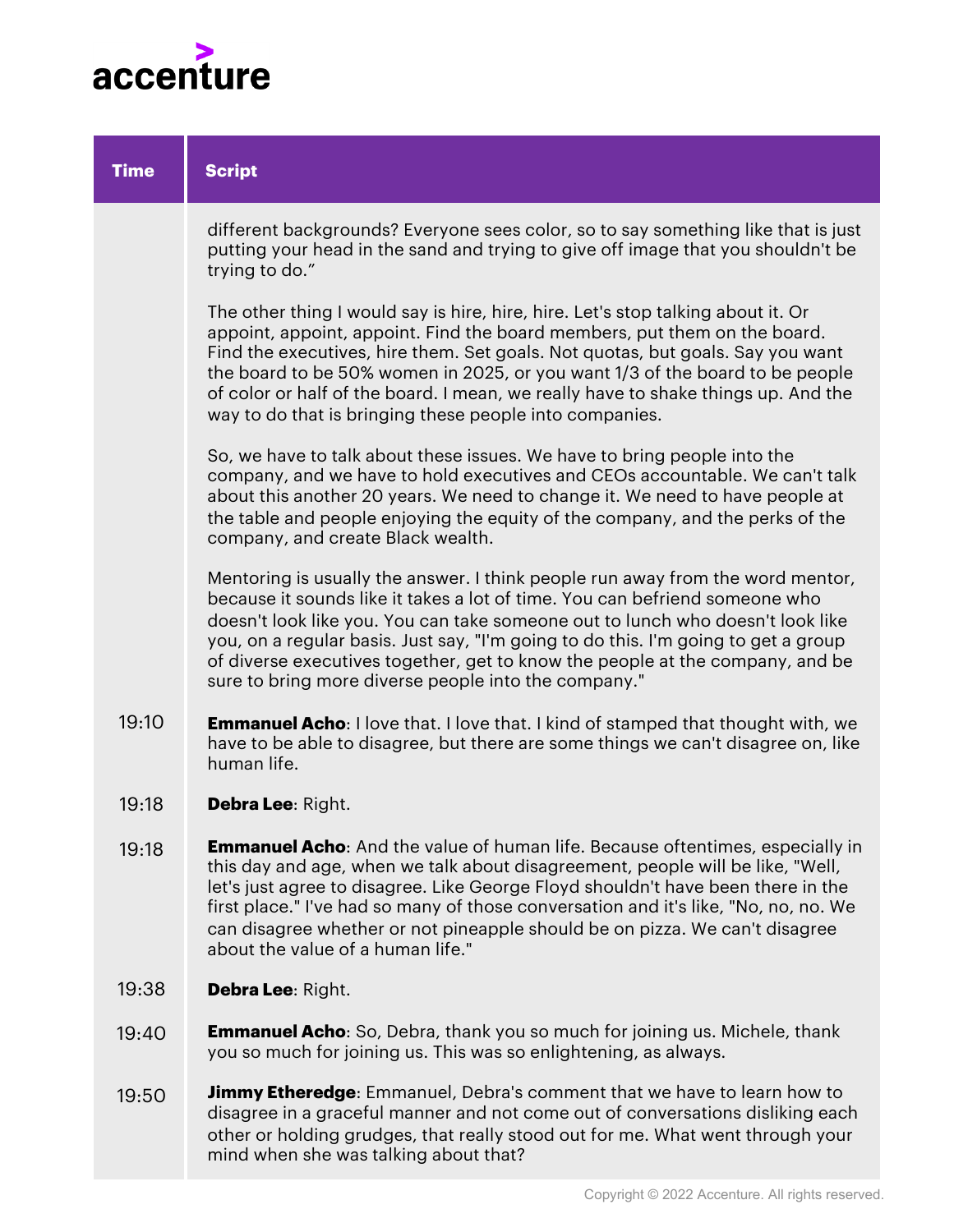

| <b>Time</b> | <b>Script</b>                                                                                                                                                                                                                                                                                                                                                                                                                                                                                                                                                                                                                                                                                   |
|-------------|-------------------------------------------------------------------------------------------------------------------------------------------------------------------------------------------------------------------------------------------------------------------------------------------------------------------------------------------------------------------------------------------------------------------------------------------------------------------------------------------------------------------------------------------------------------------------------------------------------------------------------------------------------------------------------------------------|
| 20:05       | <b>Emmanuel Acho:</b> Yeah, that was one of the biggest points that I remember<br>from this conversation and I will think back on. Two thoughts went through my<br>mind. Number one, let's not pervert that sentence. We need to understand<br>what we can disagree on. We cannot disagree on matters of life and death. We<br>cannot disagree on matters of racism, systemic injustice, police brutality. Now,<br>we might disagree on, "Well, how do we want to approach these things?" Some<br>preferred MLK, some preferred Malcolm X. So, we might disagree on a pathway<br>to success, but we cannot disagree on the fact that we need to ultimately end<br>at success.                   |
|             | So, I loved what Debra had to say about that. And I just want to make sure that<br>like anything good that we don't pervert that because there's so much truth,<br>and necessary truth, to understanding. We have to learn how to disagree, but<br>we also need to know what we can and cannot, and what we should and should<br>not, disagree on.                                                                                                                                                                                                                                                                                                                                              |
|             | Jimmy, how do we keep this conversation front and center, though, in your<br>mind? You've been dealing with this, now, for years. I say dealing with this<br>because, at first, it was just kind of a casual conversation about diversity and<br>inclusion. And now, we've taken this conversation much more seriously.<br>Thankfully. How do we make that this conversation doesn't just come and go<br>with the headlines?                                                                                                                                                                                                                                                                    |
| 21:32       | <b>Jimmy Etheredge</b> : Well, that's a great question, and I know one of the things<br>that we talk about a lot is how do we take this moment and make it into a<br>movement? And that means how do you keep this momentum going? And I<br>think one of the things that will help is transparency. And so, I think it is an<br>improvement that you've got a lot of organizations who are being transparent<br>about how they're doing on diversity, who are using social media to talk about<br>their values and how things that happen outside the four walls of the company,<br>in the communities, in the country, how those are affecting us and using their<br>voice and their platform. |
|             | Now, we talk about what's important here are outcomes and not just optics.<br>And so, at the end of the day, that's what's going to be most important is how<br>we make those outcomes happen. And certainly, one of the things I've learned<br>through some of the discussion that we had with Debra and Michele, and from<br>some of our earlier guests, is just this importance that inclusion has, along with<br>diversity.                                                                                                                                                                                                                                                                 |
|             | So, while I'm excited about the level of transparency I see in a lot of                                                                                                                                                                                                                                                                                                                                                                                                                                                                                                                                                                                                                         |

organizations now, around diversity, what's also very important is that sense of inclusion. And are they doing the things that they need to culturally to enable people to feel seen, to feel safe and connected, and to be able to be their authentic selves at work every day. And if we're able to do that, then we are going to see a movement.